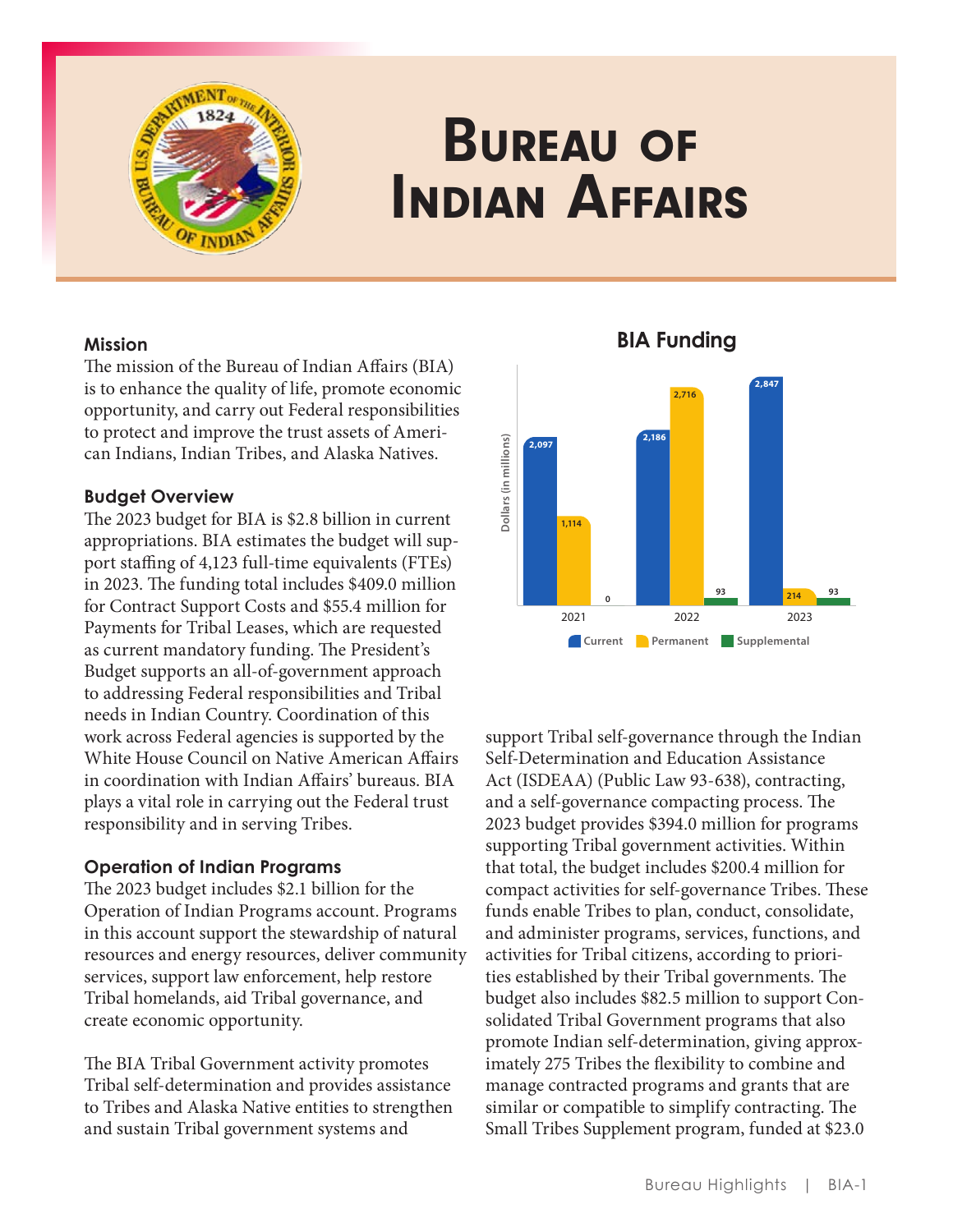# **BUREAU OF INDIAN AFFAIRS** Facts



- **• The Bureau of Indian Affairs (BIA) was established in 1824 under the War Department and transferred to the Department of the Interior in 1849.**
- **• BIA provides services to American Indians and Alaska Natives from the 574 federally recognized Tribes in the 48 contiguous States and Alaska.**
- **• The bureau administers and manages 56 million surface acres and 59 million acres of subsurface mineral estates held in trust by the United States for individual Indians and Tribes.**
- **• More than 80 percent of Indian Affairs employees are American Indian or Alaska Native.**

million, helps eligible Tribes expand and sustain their Tribal governance . This level of funding is estimated to allow existing Tribes in this category to reach a funding threshold of \$300,000 .

BIA is responsible for more than 29,000 miles of paved-, gravel-, and earth-surface roads and more than 1,000 bridges. The 2023 budget includes \$48.2 million for Road Maintenance to support pavement and gravel maintenance, remedial work on improved earthen roads, bridge maintenance, and snow and ice control.

To further sustainable stewardship work, the budget includes \$406 .6 million for critical trust natural resources activities. Of that amount, \$61.0 million is included for the Tribal Climate Resilience program. In 2023, the Tribal Climate Adaptation Grant program is funded at \$33 .0 million to better assess and meet Tribal climate adaptation needs. The Tribal Climate Resilience program also includes \$21 .0 million for a new Climate Relocation Grant program and \$7.0 million to establish a Tribal Civilian Climate Corps (CCC) . The Tribal CCC is an important jobs initiative to tackle climate change on the ground, ensure a living wage, and provide skills and a pathway to employment. Funds will also support Tribes in developing science, tools, training, planning, and implementation of actions to build resilience into resource management, infrastructure, and community development activities . The budget supports the America the Beautiful initiative by honoring Tribal sovereignty and supporting the trust natural resources priorities of Tribal nations .

The budget also includes \$33 .5 million to support the Forestry Projects program and \$67.2 million for Energy and Minerals activities, which include a focused investment in the deployment of clean energy in Tribal communities. Indian Affairs views renewable energy as one of many tools available to American Indians and Alaska Natives to create sustainable economies on Indian land; many Indian reservations are well positioned to access or provide a stable source of competitively priced, low-carbon clean energy. These efforts also support the Justice40 initiative, ensuring that at least 40 percent of the overall benefits from certain Federal investments are delivered to disadvantaged communities .

The BIA budget includes several investments related to both climate resilience and environmental justice, such as \$42 .1 million for the Environmental Quality Projects program, which includes funding to remediate the former Tuba City Dump Superfund site, which continues to threaten the drinking water of the Navajo Nation and the Hopi Tribe. The budget also includes \$14.6 million in the Construction account to address water safety and sanitation requirements. This new funding will provide dedicated resources for BIA-owned drinking water and wastewater infrastructure, and it will address significant water quality problems, including Environmental Protection Agency (EPA)-identified systems of concern .

Fiduciary Trust management activities are essential to BIA's mission . The Trust Real Estate Services activity implements strategies to advance Indian trust ownership and improve Indian trust-related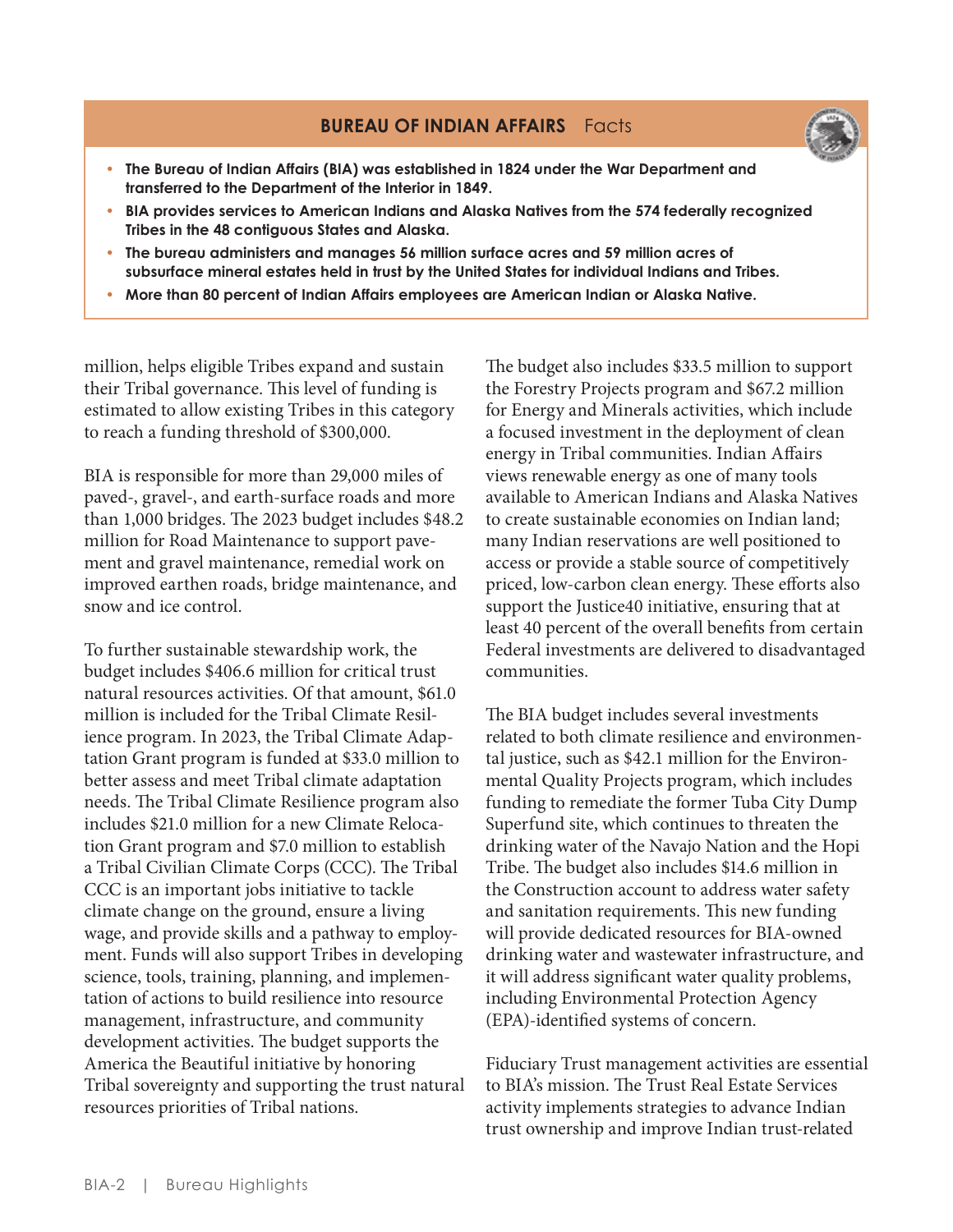information. The 2023 budget proposes \$173.0 million for real estate services programs. The budget supports the processing of Indian trust-related documents, such as land title and records and geospatial data, to support land and water resources use, energy development, and protection and restoration of ecosystems and important lands.

As part of the President's efforts to strengthen Tribal communities, the budget includes \$202.2 million in Human Services funding to support Indian families. This amount includes \$80.1 million for Social Services. The funding will support expanded implementation of the Indian Child Protection and Family Violence Prevention Act. The Act seeks to bolster child protection and ensure better coordination between child welfare and domestic violence programs in Indian Country. The budget includes \$31.7 million to expand the Tiwahe initiative through several Human Services programs.

BIA is uniquely positioned to assist in the effort to recover the histories of Federal Indian boarding schools. The 2023 budget includes \$7.0 million for the Secretary's Federal Indian Boarding School Initiative (BSI) and its comprehensive review of Federal boarding school policies. This funding will

complete the historical research and documentation and begin the work to identify and protect the remains of those identified. Through the BSI, the Department seeks to work with Tribal Nations to begin the long healing process through transparency and accountability.

BIA's Office of Justice Services funds law enforcement, corrections, and court services to support safe Tribal communities. The 2023 budget includes \$562.1 million for Public Safety and Justice (PS&J) operations. Operational funding supports the expanding Tribal needs in policing, detention, and Tribal

courts resulting from the McGirt v. Oklahoma Supreme Court decision and builds Tribal law enforcement, corrections, and courts operations and construction capacity nationwide. The 2023 budget includes \$16.5 million to address the crisis of Missing and Murdered Indigenous People. The Missing and Murdered Unit engages in cross-departmental and interagency collaboration to identify gaps in information sharing and data collection to more effectively investigate these cases. The budget also includes \$10.0 million to support a Departmentwide initiative to equip all Interior-funded law enforcement officers with body-worn cameras. As part of a proposed expansion to the Tiwahe initiative, the budget includes \$8.0 million for the Office of Tribal Justice Support to provide technical assistance to Tribes looking to develop and operate Healing to Wellness courts. These courts serve as alternatives to incarceration and provide a culturally appropriate forum to assist clients in addressing underlying behavioral health and substance abuse issues.

The 2023 budget funds the Community and Economic Development activity at \$72.3 million to advance economic opportunities in Indian Country. Job Placement and Training is funded at \$23.8 million and includes \$10.0 million for



**Blackfeet Tribal game wardens and Grizzly Management staff in Montana cart a tranquilized grizzly from a culvert trap for health sampling and physiology condition assessment before being released back into resident habitat and range. The BIA Tribal Management and Development Program provides fish and wildlife management funds for the Tribe's conservation efforts.** 

*BIA Photo.*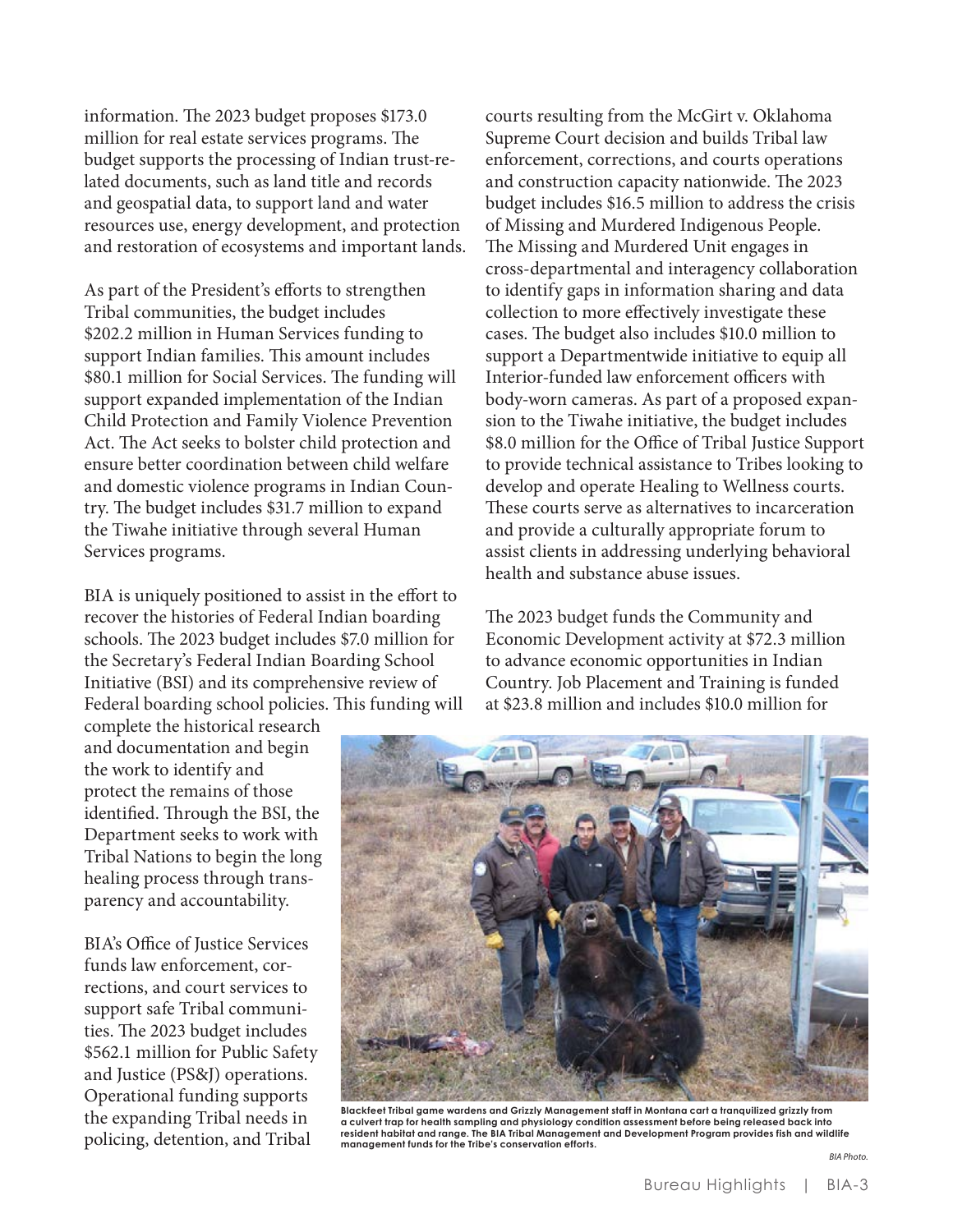job training programs focusing on clean energy development. The Economic Development program is funded at \$39.4 million and includes an investment of \$24.0 million in Native language revitalization and \$5.0 million to establish an economic development component of the Tiwahe Initiative, which will provide funding directly to Tribal governments to design and operate comprehensive and integrated economic and community development programs.

## **Tribal Priority Allocations**

Tribal Priority Allocations give Tribes the opportunity to further Indian self-determination by establishing their own priorities and reallocating Federal funds among programs in this budget category. The 2023 budget proposes Tribal Priority Allocation funding of \$902.8 million.

## **Contract Support Costs and Payments for Tribal Leases**

The President's Budget reflects the Administration's support for the principles of Tribal self-determination and strengthening Tribal communities across Indian Country by proposing to reclassify Contract Support Costs and ISDEAA Section 105(l) leases as current mandatory spending in 2023. This reclassification will provide Tribes with certainty in meeting these ongoing needs through dedicated funding sources.

#### **Indian Land Consolidation**

The 2023 budget includes \$80.0 million in a new account to reestablish a modified Indian Land Consolidation Program (ILCP) that focuses support on Tribes' plans for and adaptation to climate change. This funding recognizes the ongoing need to continue to address fractionation on Indian lands as the Land Buy-Back Program for Tribal Nations (LBBP), established as part of the Cobell Settlement, ends. The new program will incorporate lessons learned from the LBBP and the previous ILCP in BIA. ILCP funding will be used to purchase fractional interests from willing individual Indian landowners and convey those interests to the Tribe with jurisdiction.

#### **Construction**

The 2023 budget includes \$205.7 million for Construction activities. The funding supports replacement and deferred maintenance projects to address needs at PS&J facilities. The irrigation rehabilitation program addresses critical deferred maintenance and construction needs at BIA-owned-andoperated irrigation facilities, including 17 Indian irrigation projects. The Safety of Dams program is responsible for 141 high- or significant-hazard dams on 41 Indian reservations. The Construction program also addresses needs at regional and agency offices serving Tribal programs and operations in Indian Country.



**Fiscal Year**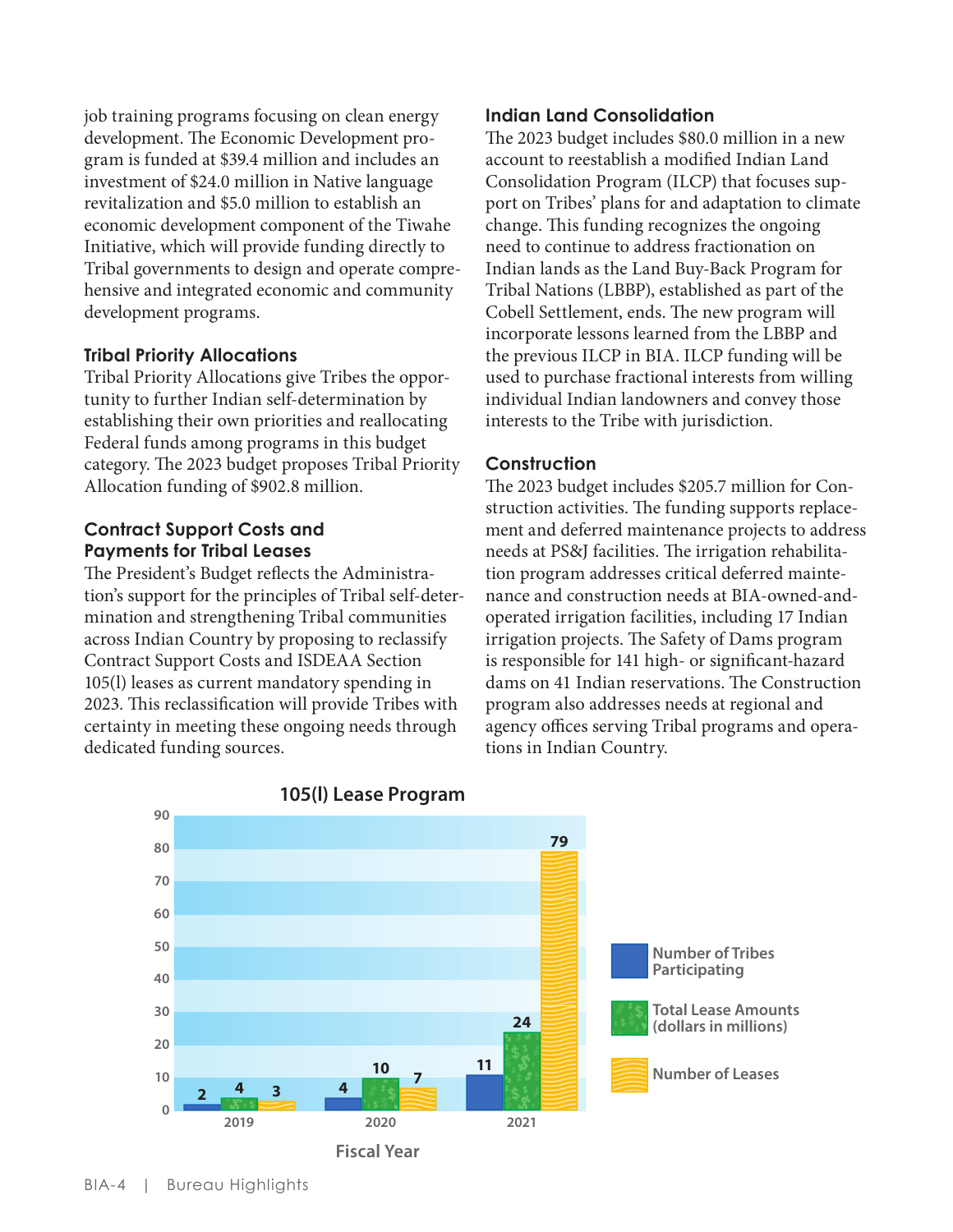

**Drug Take Back Day, BIA Mescalero Agency, New Mexico.** 

The budget requests \$14.6 million to address water quality issues at BIA-owned water infrastructure, including systems of concern identified by EPA. The 2023 request includes \$10.3 million as part of the Department of the Interior Field Communications Modernization (DIFCOM) initiative to deploy remote broadband connectivity and provide employees in the field with voice, video, and data capabilities for all missions. The BIA budget also includes \$8.5 million to support the Administration's governmentwide goal to accelerate the use of zero-emission vehicles (ZEVs) to enable a clean transportation future. Funds will be used to acquire ZEVs, install solar panels and related charging infrastructure, and perform planning and integration to support the initiative across Indian Affairs.

#### **Land and Water Claims Settlements**

Tribal land and water rights settlements ensure that Tribes have access to land and water to meet domestic, economic, and cultural needs. The 2023 budget proposes \$825,000 for the Settlements account. The Bipartisan Infrastructure Law (BIL) (Public Law 117-58) established the Indian Water Rights Settlement Completion Fund, which provides funding to resolve outstanding BIA financial commitments to enacted water settlements. The 2023 funding request covers continuing needs of active land settlements and miscellaneous payments to Indians. To support the funding stability for water settlements enacted after the BIL, the Administration is interested in working with Congress on an approach to provide a mandatory funding source for future settlements.

*BIA Photo.*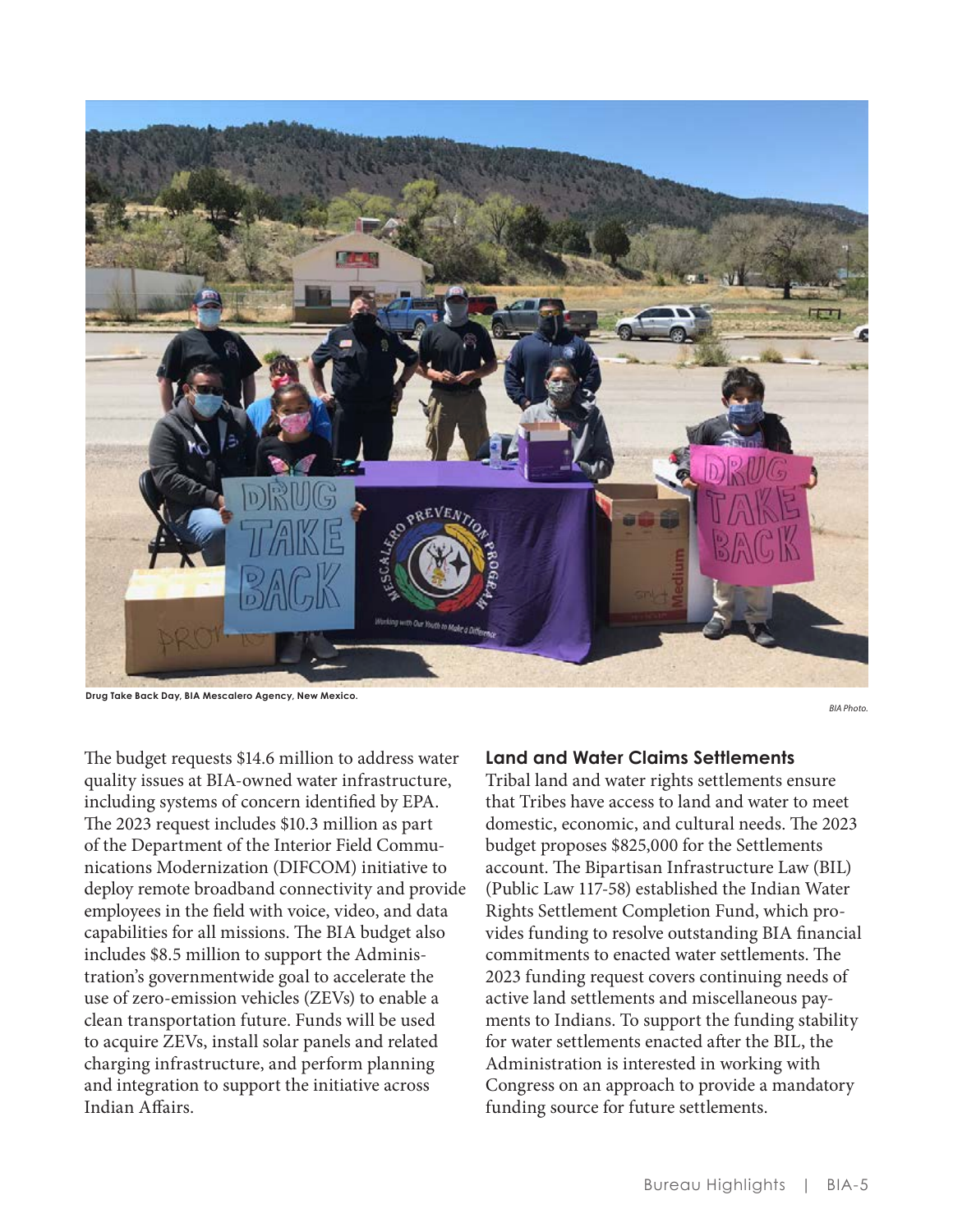#### **Indian Guaranteed Loan Program**

The 2023 budget request for this program is \$13.9 million, which will guarantee or insure \$150.2 million in loan principal to support Indian economic development across Indian Country. The program's purpose is to reduce inherent risk to lenders investing in eligible Indian business loans. The program also provides technical assistance to applicants and supports Indian businesses starting up, expanding operations, revitalizing operations in a changing industry, or rebounding

from business downturns. By strengthening the economic base of Tribal communities, the Tribal governments near those businesses progress toward greater independence and self-determination. Neighboring non-Indian communities also benefit from the increased economic success of Tribal governments.

#### **Fixed Costs**

Fixed costs of \$21.2 million are fully funded.

#### **SUMMARY OF BUREAU APPROPRIATIONS 1/**

(dollar amounts in thousands)

#### Comparison of 2023 Request with 2022 CR

|                                                | 2022 CR      |              | 2023 Request |              | Change       |              |
|------------------------------------------------|--------------|--------------|--------------|--------------|--------------|--------------|
|                                                | <b>FTE</b>   | Amount       | <b>FTE</b>   | Amount       | <b>FTE</b>   | Amount       |
| Current                                        |              |              |              |              |              |              |
|                                                | 2,843        | 1,659,516    | 3,005        | 2,125,020    | $+162$       | $+465,504$   |
|                                                | 0            | 346,517      | $\mathbf{0}$ | 409,029      | 0            | $+62,512$    |
|                                                | $\mathbf{0}$ | 36,593       | $\mathbf{0}$ | 55,432       | 0            | $+18,839$    |
|                                                | 41           | 179,020      | 41           | 255,482      | 0            | $+76,462$    |
| Indian Land and Water Claim Settlements and    | $\mathbf 0$  | 45,644       | $\mathbf{0}$ | 825          | $\mathbf{0}$ | $-44.819$    |
|                                                | $\Omega$     | 11,797       | $\Omega$     | 13,884       | $\Omega$     | $+2.087$     |
|                                                | $\mathbf{0}$ | 0            | 21           | 80,000       | $+21$        | $+80,000$    |
|                                                | 2,884        | 2,279,087    | 3,067        | 2,939,672    | $+183$       | $+660,585$   |
| Permanent                                      |              |              |              |              |              |              |
|                                                | $\mathbf 0$  | 3.795        | $\mathbf{0}$ | $\mathbf{0}$ | $\mathbf{0}$ | $-3,795$     |
|                                                | $\mathbf{0}$ | 1,750        | $\Omega$     | 1,750        | $\Omega$     | 0            |
|                                                | 268          | 113,229      | 267          | 115,191      | $-1$         | $+1,962$     |
|                                                | 40           | 6,238        | 40           | 6,173        | 0            | $-65$        |
| Gifts and Donations, Bureau of Indian Affairs  | 7            | 1,000        | 7            | 1,000        | $\Omega$     | 0            |
|                                                | $\mathbf{0}$ | 90,000       | $\mathbf{0}$ | 90,000       | 0            | 0            |
| Indian Water Rights Settlement Completion Fund | $\mathbf{0}$ | 2,500,000    | 0            | $\mathbf 0$  | 0            | $-2,500,000$ |
|                                                | 315          | 2,716,012    | 314          | 214,114      | $-1$         | $-2,501,898$ |
| Allocation and Reimbursable                    |              |              |              |              |              |              |
|                                                | 595          | $\Omega$     | 703          | $\mathbf{0}$ | $+108$       | 0            |
|                                                | 38           | $\mathbf{0}$ | 39           | $\mathbf{0}$ | $+1$         | 0            |
|                                                | 633          | $\Omega$     | 742          | $\Omega$     | $+109$       | $\Omega$     |
|                                                | 3,832        | 4,995,099    | 4,123        | 3,153,786    | $+291$       | $-1,841,313$ |

<sup>1/</sup> Current funding amounts include supplemental appropriations and transfers. For further details see Highlights of Budget Changes tables for each account.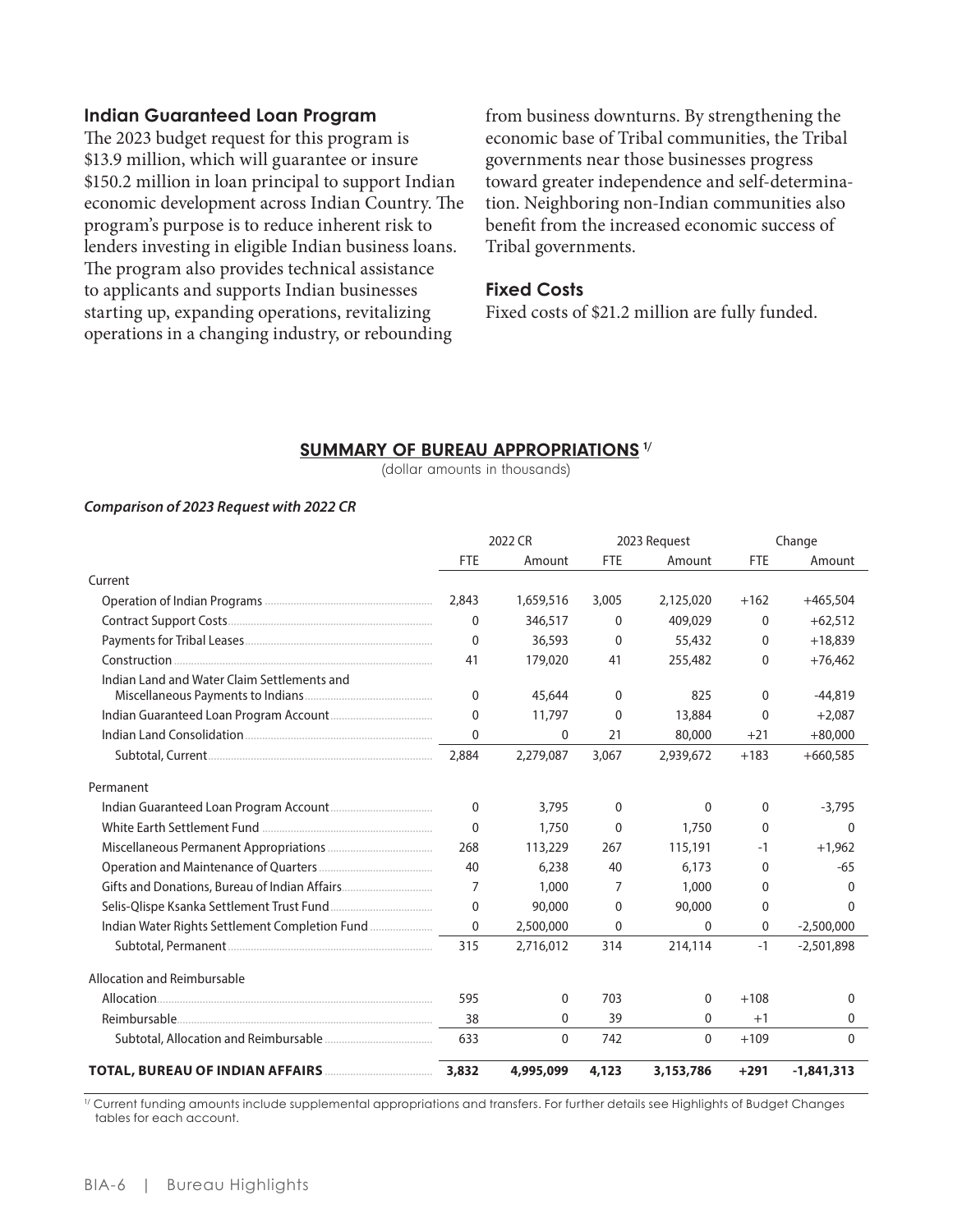# **HIGHLIGHTS OF BUDGET CHANGES**

By Appropriation Activity/Subactivity

#### **APPROPRIATION: Operation of Indian Programs**

|                                       | 2021 Actual | 2022 CR | 2023 Request | Change     |
|---------------------------------------|-------------|---------|--------------|------------|
| <b>Tribal Government</b>              |             |         |              |            |
|                                       | 27,241      | 27,241  | 27,037       | $-204$     |
| <b>Consolidated Tribal</b>            |             |         |              |            |
|                                       | 82,096      | 82,096  | 82,467       | $+371$     |
|                                       | 179,379     | 179,379 | 200,398      | $+21,019$  |
|                                       | 1,624       | 1,624   | 480          | $-1,144$   |
|                                       | 5,000       | 5,000   | 23,002       | $+18,002$  |
|                                       | 36,796      | 36,796  | 48,190       | $+11,394$  |
| Tribal Government Program Oversight   | 8,895       | 8,895   | 12,414       | $+3,519$   |
|                                       | 341,031     | 341,031 | 393,988      | $+52,957$  |
| <b>Human Services</b>                 |             |         |              |            |
|                                       | 51,195      | 51,195  | 80,134       | $+28,939$  |
|                                       | 78,000      | 78,000  | 77,994       | -6         |
|                                       | 16,907      | 16,907  | 26,328       | $+9,421$   |
| Housing Improvement Program (TPA)     | 11,708      | 11,708  | 14,219       | $+2,511$   |
| Human Services Tribal Design (TPA)    | 290         | 290     | 218          | $-72$      |
| Human Services Program Oversight      | 3,126       | 3,126   | 3,272        | $+146$     |
|                                       | 161,226     | 161,226 | 202,165      | $+40,939$  |
| Trust-Natural Resources Management    |             |         |              |            |
|                                       | 8,107       | 8,107   | 23,203       | $+15,096$  |
| Irrigation Operations and Maintenance | 14,087      | 14,087  | 20,769       | $+6,682$   |
|                                       | 42,811      | 42,811  | 44,700       | $+1,889$   |
| Tribal Management/Development Program | 13,387      | 13,387  | 17,694       | $+4,307$   |
|                                       | 4,208       | 4,208   | 6,243        | $+2,035$   |
|                                       | 16,956      | 16,956  | 60,991       | $+44,035$  |
|                                       | 2,983       | 2,983   | 9,077        | $+6,094$   |
|                                       | 36,520      | 36,520  | 43,938       | $+7,418$   |
|                                       | 54,636      | 54,636  | 63,517       | $+8,881$   |
|                                       | 13,194      | 13,194  | 18,426       | $+5,232$   |
|                                       | 17,440      | 17,440  | 21,699       | $+4,259$   |
|                                       | 26,706      | 26,706  | 67,207       | $+40,501$  |
| Resource Management Program Oversight | 7,807       | 7,807   | 9,169        | $+1,362$   |
| Subtotal, Trust-Natural               |             |         |              |            |
|                                       | 258,842     | 258,842 | 406,633      | $+147,791$ |
| Trust-Real Estate Services            |             |         |              |            |
|                                       | 9,229       | 9,229   | 9,718        | +489       |
|                                       | 1,222       | 1,222   | 1,303        | $+81$      |
|                                       | 13,034      | 13,034  | 14,140       | $+1,106$   |
|                                       | 15,189      | 15,189  | 16,425       | $+1,236$   |
|                                       | 38,516      | 38,516  | 41,133       | $+2,617$   |
|                                       | 6,966       | 6,966   | 7,074        | $+108$     |
|                                       | 23,185      | 23,185  | 47,081       | $+23,896$  |
|                                       | 1,496       | 1,496   | 1,521        | $+25$      |
|                                       | 17,250      | 17,250  | 17,531       | $+281$     |
| Trust-Real Estate Services Oversight  | 14,576      | 14,576  | 17,101       | $+2,525$   |
| Subtotal, Trust-Real Estate Services  | 140,663     | 140,663 | 173,027      | $+32,364$  |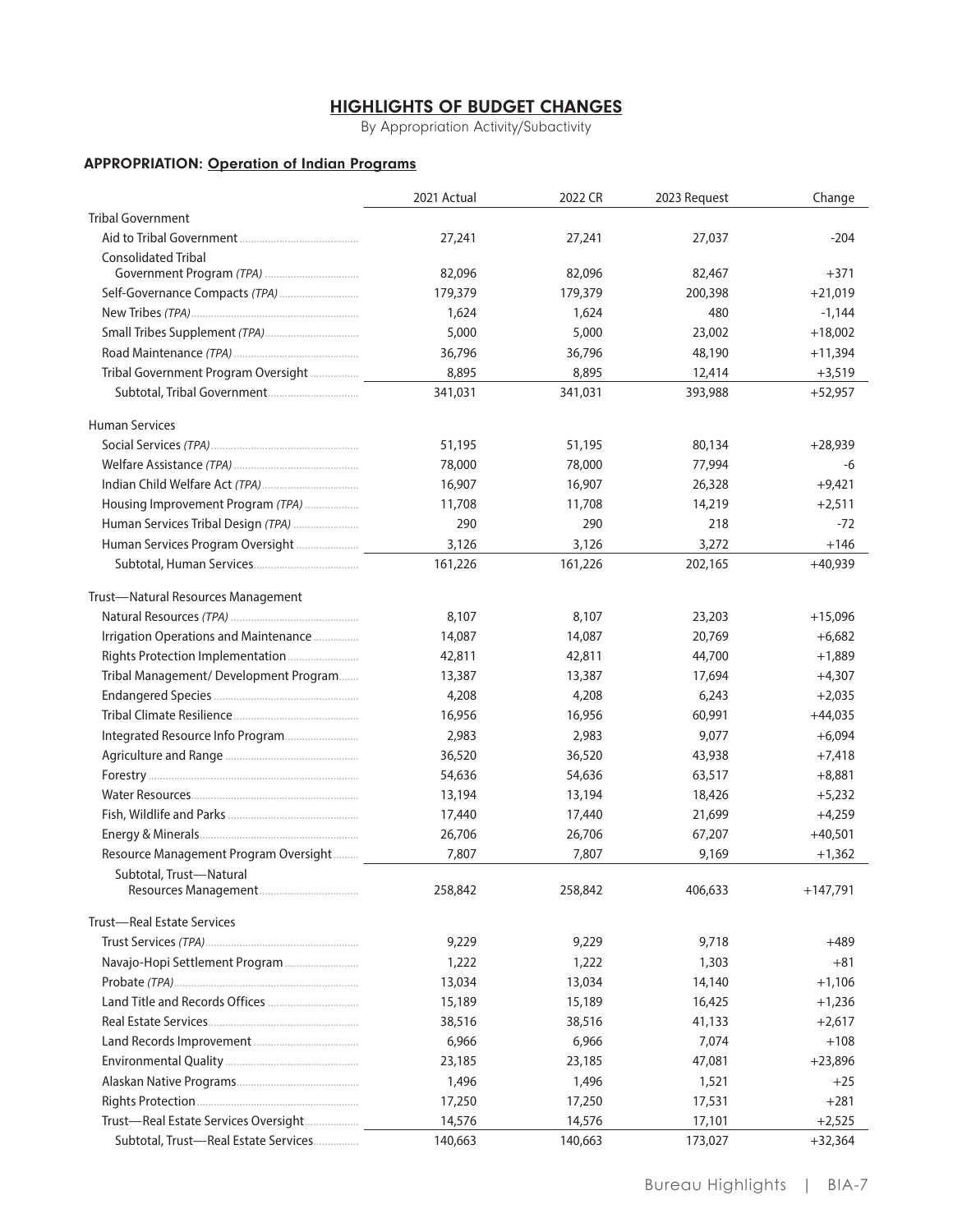## **APPROPRIATION: Operation of Indian Programs (continued)**

|                                             | 2021 Actual | 2022 CR   | 2023 Request | Change     |
|---------------------------------------------|-------------|-----------|--------------|------------|
| Public Safety and Justice                   |             |           |              |            |
|                                             | 408,133     | 408,133   | 507,718      | $+99,585$  |
|                                             | 38,980      | 38,980    | 52,679       | $+13.699$  |
|                                             | 1,609       | 1,609     | 1,665        | $+56$      |
| Subtotal, Public Safety and Justice         | 448,722     | 448,722   | 562,062      | $+113,340$ |
| Community and Economic Development          |             |           |              |            |
|                                             | 13,515      | 13,515    | 23,759       | $+10,244$  |
|                                             | 3,266       | 3,266     | 39,355       | $+36,089$  |
| Community Development Oversight             | 7,691       | 7,691     | 9,234        | $+1,543$   |
| Subtotal, Community and                     | 24,472      | 24,472    | 72,348       | $+47.876$  |
| <b>Executive Direction and</b>              | 241,576     | 241,576   | 271,813      | $+30,237$  |
| TOTAL APPROPRIATION (w/o supplemental       | 1,616,532   | 1,616,532 | 2,082,036    | $+465,504$ |
| Bipartisan Infrastructure Law (P.L. 117-58) | 0           | $+43,200$ | $+43,200$    | 0          |
|                                             | 0           | $-216$    | $-216$       | 0          |
|                                             | $+51,583$   | 0         | 0            | 0          |
| TOTAL APPROPRIATION (w/supplemental         | 1,668,115   | 1,659,516 | 2,125,020    | $+465.504$ |

# **APPROPRIATION: Contract Support Costs**

|                     | 2021 Actual | 2022 CR | 2023 Request | Change    |
|---------------------|-------------|---------|--------------|-----------|
|                     | 227,872     | 341,517 | 404,029      | $+62,512$ |
|                     | 5,000       | 5,000   | 5,000        |           |
| TOTAL APPROPRIATION | 232,872     | 346,517 | 409,029      | $+62.512$ |

#### **APPROPRIATION: Payments for Tribal Leases**

|                          | 2021<br>Actua | 2022     | 2023<br>' Keauest | nange |
|--------------------------|---------------|----------|-------------------|-------|
| TOTAL APPROPRIATION<br>. | 899,(         | 5Q<br>36 | $\Lambda$<br>$-1$ |       |